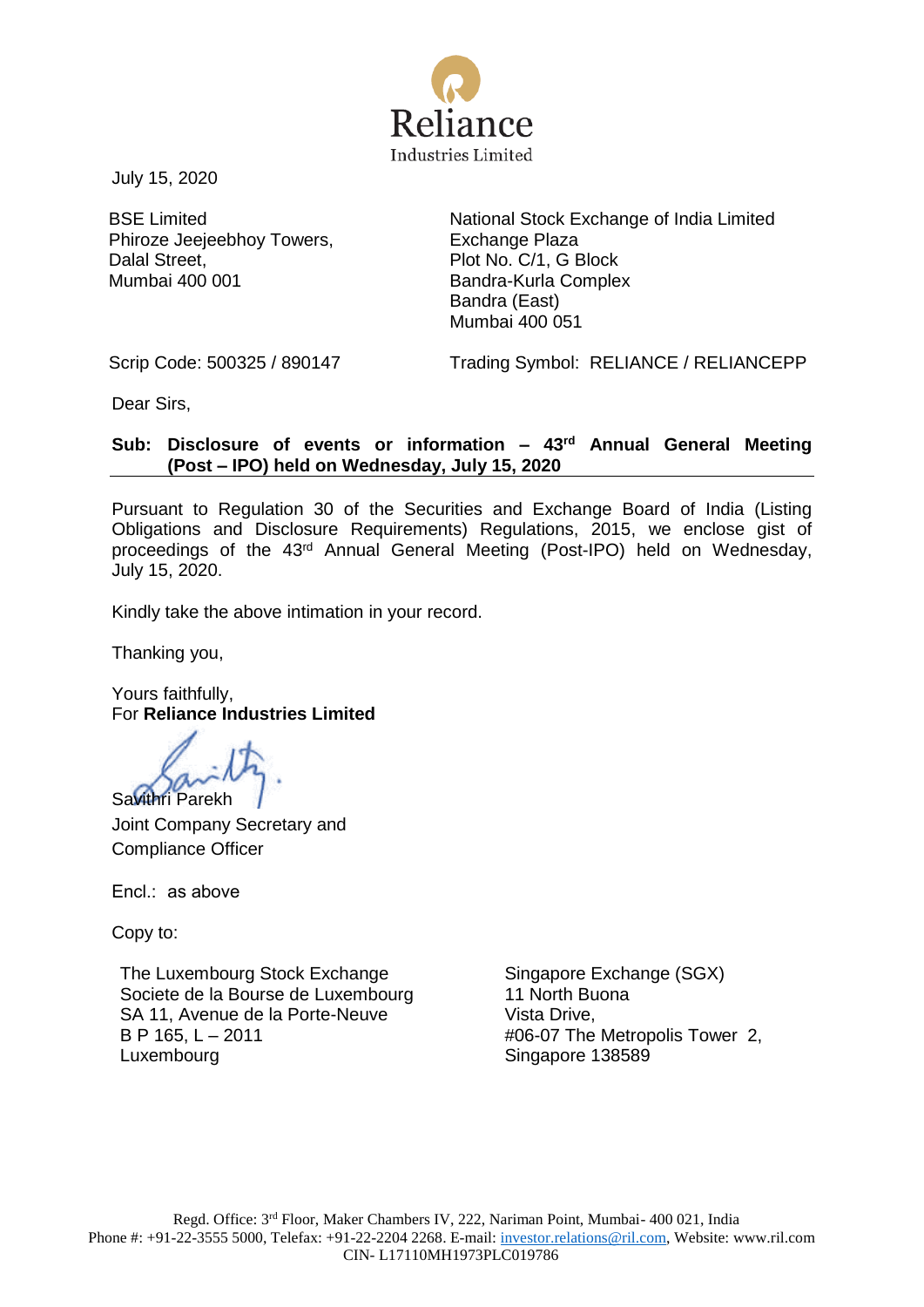

# **Gist of proceedings of the 43rd Annual General Meeting (Post – IPO) of Reliance Industries Limited**

## **A. Date, time and venue of the Annual General Meeting (Meeting):**

The  $43<sup>rd</sup>$  Annual General Meeting (Post – IPO) of the Company was held on Wednesday, July 15, 2020 through Video Conferencing (VC) / Other Audio-Visual Means (OAVM). The Meeting commenced at 2:00 p.m. (IST) and concluded at 5:19 p.m. (IST).

## **B. Proceedings in brief:**

- Shri Mukesh D. Ambani, Chairman & Managing Director, chaired the Meeting.
- The requisite quorum being present, the Chairman called the Meeting to order.
- The Chairman informed that the Meeting was held through VC/ OAVM in compliance with the circulars issued by the Ministry of Corporate Affairs, Government of India and Securities and Exchange Board of India. The Company had also provided live webcast of the proceedings of Meeting.
- The Chairman addressed the members. A copy of the Chairman's Statement delivered to the stock exchanges separately is also available on the website of the Company.
- The Chairman informed that remote e-voting commenced at 9:00 a.m. on Saturday, July 11, 2020 and concluded at 5:00 p.m. on Tuesday, July 14, 2020.
- The following items of business as set out in the Notice convening the 43rd Annual General Meeting (Post – IPO) were commended for members consideration and approval:

## **Ordinary Business**

- 1. Consideration and adoption of (a) the audited financial statement of the Company for the financial year ended March 31, 2020 and the reports of the Board of Directors and Auditors thereon; and (b) the audited consolidated financial statement of the Company for the financial year ended March 31, 2020 and the report of Auditors thereon.
- 2. Declaration of dividend on equity shares at the rate of Rs. 6.50 (Six rupees and Fifty paise only) per equity share of Rs. 10/- (Ten rupees) each fully paid-up and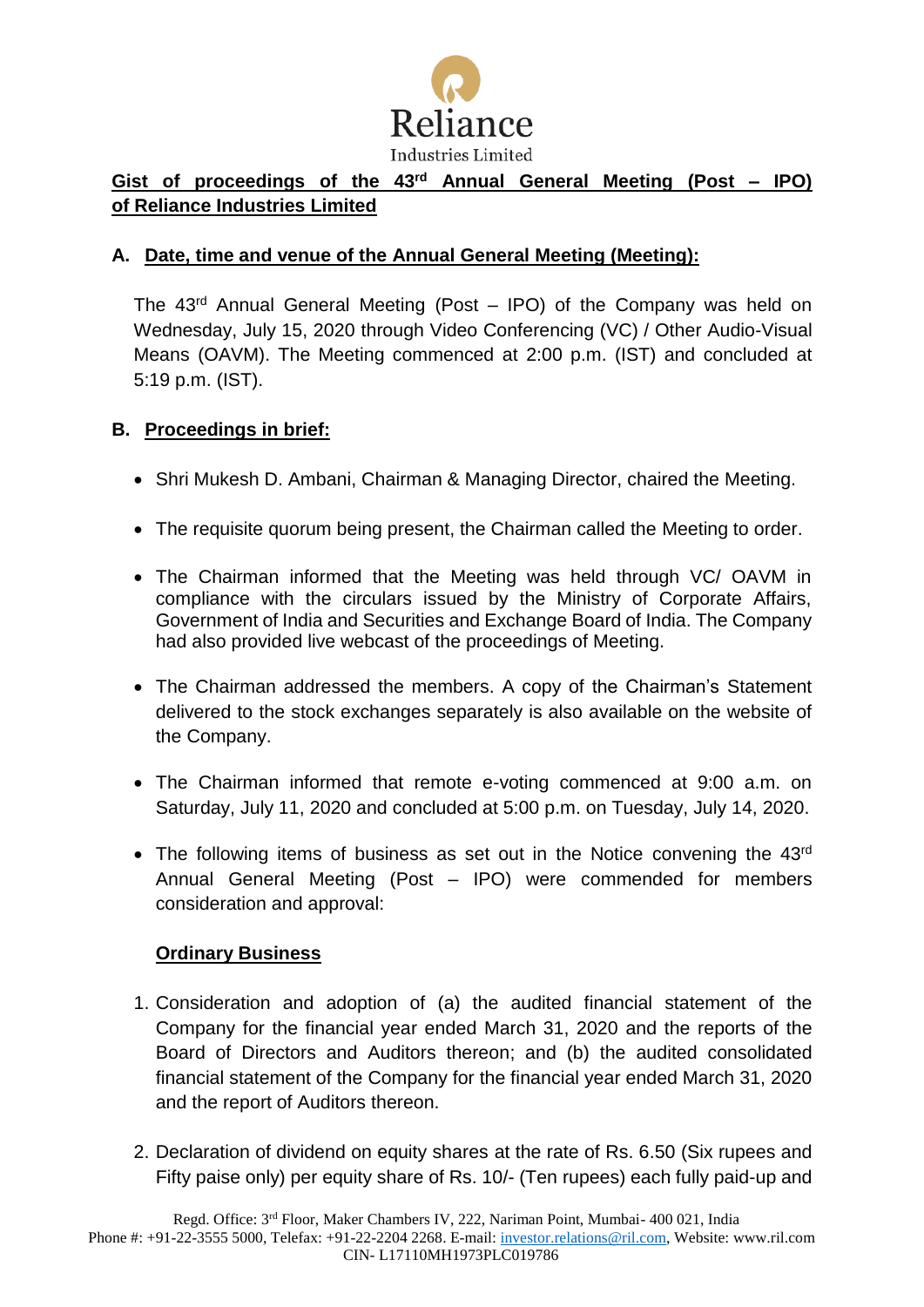

a pro-rata dividend of Rs. 1.625 (One rupee and Six Hundred and Twenty-Five paise only) on each of the partly paid-up Rights Equity Shares for the financial year ended March 31, 2020.

- 3. Appointment of Shri Hital R. Meswani, a Director retiring by rotation.
- 4. Appointment of Shri P. M. S. Prasad, a Director retiring by rotation.

## **Special Business**

- 5. Re-appointment of Shri Hital R. Meswani as Whole-time Director for a period of 5 (five) years, on expiry of his present term of office, i.e. with effect from August 4, 2020 and approving terms and conditions of his appointment, including remuneration.
- 6. Appointment of Shri K. V. Chowdary as a Director of the Company.
- 7. Ratification of the remuneration of the Cost Auditors for the financial year ending March 31, 2021.
- The Chairman also informed the members that Shri Mehul Modi, a Practising Chartered Accountant, Partner, Deloitte Haskins & Sells LLP, Chartered Accountants, was appointed as the scrutiniser to scrutinise the voting through electronic means (i.e. remote e-voting and voting at the meeting by using electronic system).
- The Chairman informed the members that the results of e-voting shall be disseminated to the stock exchanges and also uploaded on the website of the Company and KFin Technologies Private Limited (KFin), the authorized agency provided e-voting facility.

# **C. Voting by members:**

- The Company had provided remote e-voting facility to its members to cast votes electronically on all 7 items of business set out in the Notice.
- Further, the facility to vote on resolutions through electronic voting system at the meeting (Insta Poll) was made available to the members who participated in the meeting and had not cast their votes through remote e-voting.